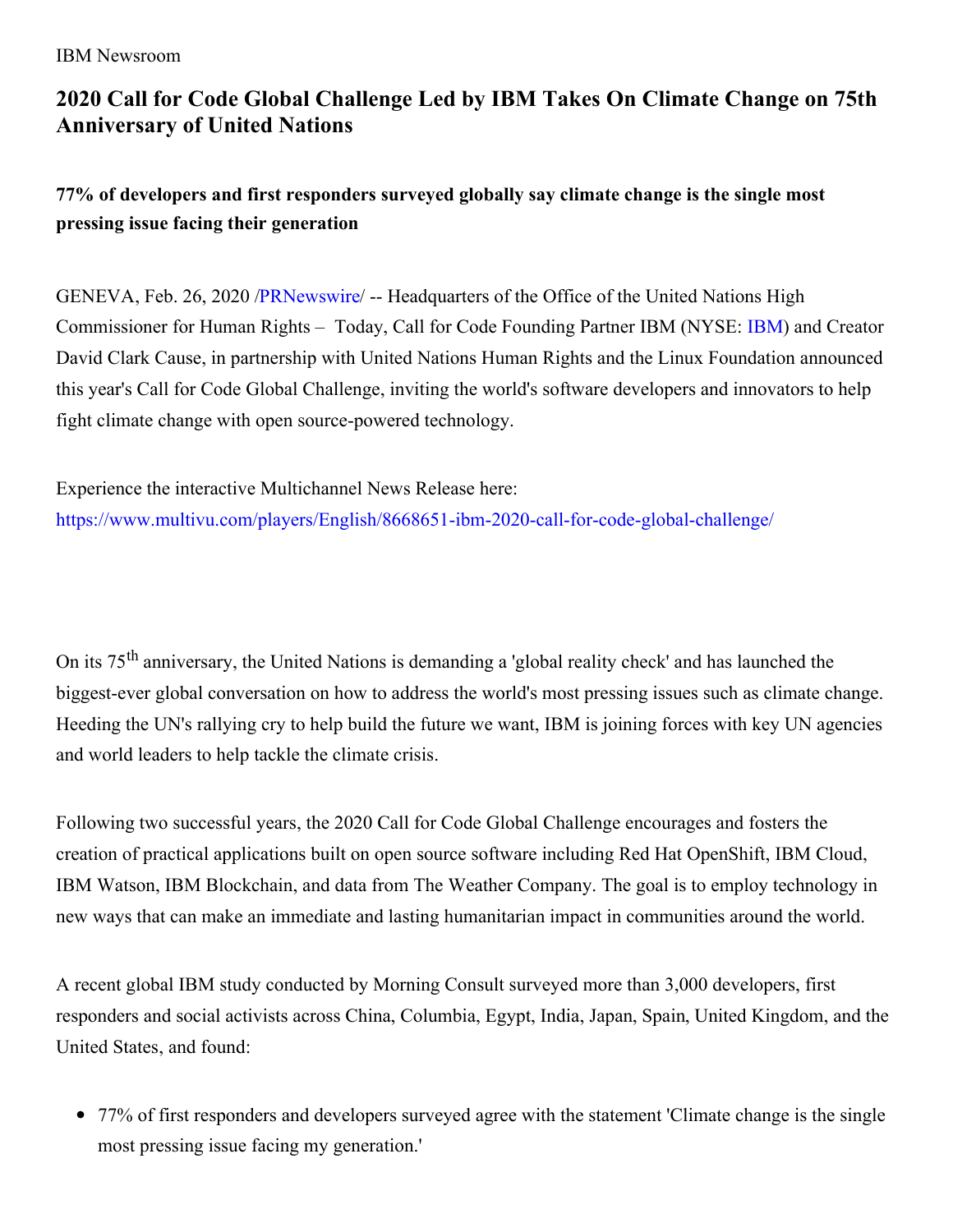- 79% of respondents agree that climate change is something that can be reduced or combated with technology.
- 87% of respondents feel it is important that a potential employer has taken action on climate change.
- Three quarters of respondents agree that the open source community can help scale climate change solutions to communities in need.
- Eight in ten respondents agree that most people want to do something to help combat climate change, but don't know where to start.

Over 180,000 participants from 165 nations took part in Call for Code in 2019; they created more than 5,000 applications focused on natural disaster preparedness and relief. This year Call for Code is challenging applicants to create [innovations](https://c212.net/c/link/?t=0&l=en&o=2730662-1&h=4089975922&u=https%3A%2F%2Fdeveloper.ibm.com%2Fcallforcode%2Fresources%2F&a=create+innovations) based on open source technologies to help halt and reverse the impact of climate change.

"There is an urgent need to take action against climate change, and IBM is uniquely positioned to connect leading humanitarian experts with the most talented and passionate developers around the world," said Bob Lord, IBM Senior Vice President of Cognitive Applications and Developer Ecosystems. "IBM is determined to identify, deploy, and scale technology solutions that can help save lives, empower people, and create a better world for future generations."

Lord noted that IBM has been mobilizing throughout the company, from policy [commitments](https://c212.net/c/link/?t=0&l=en&o=2730662-1&h=497992204&u=https%3A%2F%2Fwww.ibm.com%2Fblogs%2Fpolicy%2Fclimate-change%2F&a=policy+commitments) on climate to IBM's weather forecasting capabilities powered by AI and supercomputers.

"Over these past two years through Call for Code UNDRR has seen the potential for developers to tackle major societal challenges, and developers will have a crucial role in our response to the climate emergency," said Mami Mizutori, Special Representative of the United Nations Secretary-General (SRSG) for Disaster Risk Reduction. "Climate change is the most critical issue of our time, with a multitude of localized contributing factors and cascading effects that cannot be solved by a single organization. We need a global network to fight this together."

IBM and David Clark Cause are thrilled to launch the third year of Call for Code in Geneva with new sponsor Unity Technologies, returning sponsor Persistent Systems, returning supporters Johnson & Johnson and Capgemini, and new supporters Red Hat and Nearform. We also welcome continued collaboration from returning supporters Bank of China, Morgan Stanley, Cognizant, Infosys, Arrow Electronics, and the Clinton Foundation, in addition to the broad [ecosystem](https://c212.net/c/link/?t=0&l=en&o=2730662-1&h=1093784147&u=https%3A%2F%2Fcallforcode.org%2Fecosystem%2F&a=ecosystem) of companies, foundations, universities, and [celebrities](https://c212.net/c/link/?t=0&l=en&o=2730662-1&h=3033952609&u=https%3A%2F%2Fcauseflash.org%2Fflashes%2Fcall-code-2018%2F&a=celebrities) like Ellen DeGeneres, Jonas Brothers, Sting, and Morgan Freeman supporting the initiative.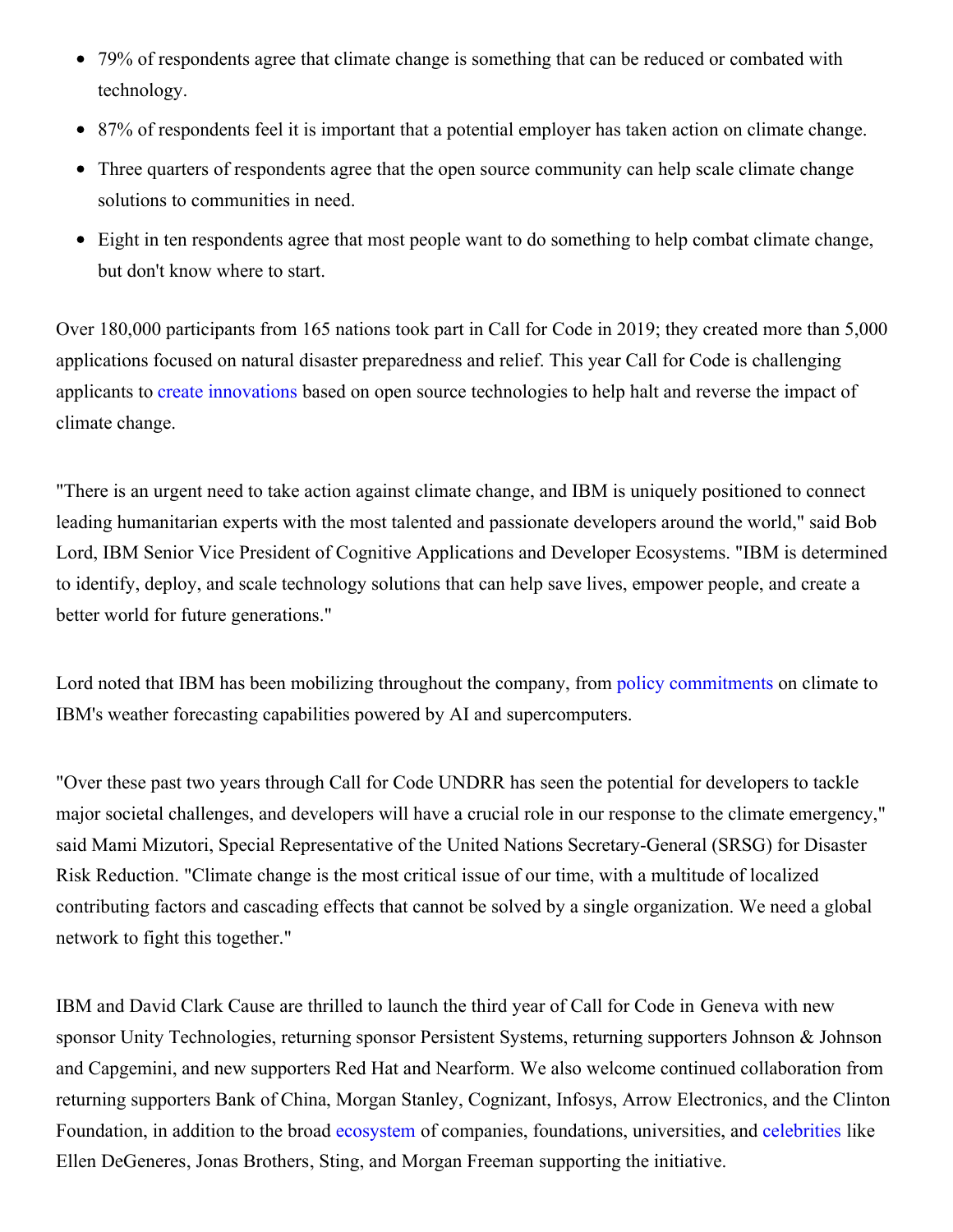"As part of the 75<sup>th</sup> anniversary of the United Nations, we are proud to work with our Founding Partner IBM to help commemorate this momentous occasion by focusing the 2020 Call for Code Global Challenge on climate change. By inspiring and empowering developers around the world to help with this global threat, Call for Code can generate real impact," said David Clark, Creator of Call for Code and CEO of David Clark Cause. "I am also excited President Bill Clinton returns for the third year as an eminent judge for the Challenge, along with leading experts in human rights, disaster response, business, and technology from all over the world."

Last year's Call for Code Global Challenge winning team, [Prometeo](https://c212.net/c/link/?t=0&l=en&o=2730662-1&h=849227458&u=https%3A%2F%2Fdeveloper.ibm.com%2Fcallforcode%2Fblogs%2Fcall-for-code-2019-finalist-prometeo%2F&a=Prometeo), created a wearable device that measures carbon monoxide, smoke concentration, humidity, and temperature to monitor firefighter safety in real-time as well as to help improve their health outcomes in the long-term. The solution has been developed further through IBM's Code and [Response](https://c212.net/c/link/?t=0&l=en&o=2730662-1&h=1706589180&u=https%3A%2F%2Fdeveloper.ibm.com%2Fcode-and-response%2F&a=IBM%27s+Code+and+Response) program and has just completed its first wildfire field test during a controlled burn with the Grups de Reforç d'Actuacions Forestals (GRAF) and the Grup d'Emergències Mèdiques (GEM) dels Bombers de la Generalitat de Catalunya near Barcelona, Spain. Prometeo was developed by a team comprising a veteran firefighter, an emergency medical nurse, and three developers. As recently piloted, the Prometeo hardware-software solution is based on multiple IBM Cloud services.

Other applications like 2018 Call for Code winner [Project](https://c212.net/c/link/?t=0&l=en&o=2730662-1&h=603386091&u=https%3A%2F%2Fdeveloper.ibm.com%2Fblogs%2Fwith-project-owl-a-smart-network-of-rubber-ducks-can-save-lives%2F&a=Project+Owl) Owl and 2018 Puerto Rico Call for Code hackathon winner [DroneAid](https://c212.net/c/link/?t=0&l=en&o=2730662-1&h=928436250&u=https%3A%2F%2Fdeveloper.ibm.com%2Fcode-and-response%2Fblogs%2Fdroneaid-is-now-open-source%2F&a=DroneAid) have also been cultivated through the Code and Response program.

Visit [CallforCode.org](https://c212.net/c/link/?t=0&l=en&o=2730662-1&h=301680526&u=http%3A%2F%2Fwww.callforcode.org%2F&a=CallforCode.org) to join the community and learn more about the challenge, which will open for submissions on March 22, World Water Day 2020. Additional details, a schedule of in-person and virtual events, and training and enablement for Call for Code will be available at [https://developer.ibm.com/callforcode/](https://c212.net/c/link/?t=0&l=en&o=2730662-1&h=940577080&u=https%3A%2F%2Fdeveloper.ibm.com%2Fcallforcode%2F&a=https%3A%2F%2Fdeveloper.ibm.com%2Fcallforcode%2F).

Download the full IBM study conducted by Morning Consult [here](https://c212.net/c/link/?t=0&l=en&o=2730662-1&h=3290606528&u=https%3A%2F%2Fnewsroom.ibm.com%2Fimage%2FMorning-Consult-IBM-Code-and-Response-Study.pdf&a=here).

#### **About Call for Code**

Developers have revolutionized the way people live and interact with virtually everyone and everything. Where most people see challenges, developers see possibilities. That's why David Clark Cause created and launched Call for [Code](https://c212.net/c/link/?t=0&l=en&o=2730662-1&h=2135842479&u=https%3A%2F%2Fc212.net%2Fc%2Flink%2F%3Ft%3D0%26l%3Den%26o%3D2582451-1%26h%3D3726730122%26u%3Dhttps%253A%252F%252Fcallforcode.org%252F%26a%3DCall%2Bfor%2BCode&a=Call+for+Code) in 2018 alongside Founding Partner IBM. This five-year, \$30 million global initiative is a rallying cry to developers to use their skills and mastery of the latest technologies, and to create new ones, to drive positive and long-lasting change across the world with their code. Call for Code global winning solutions, among others, are further developed and deployed via IBM's Code and Response initiative.